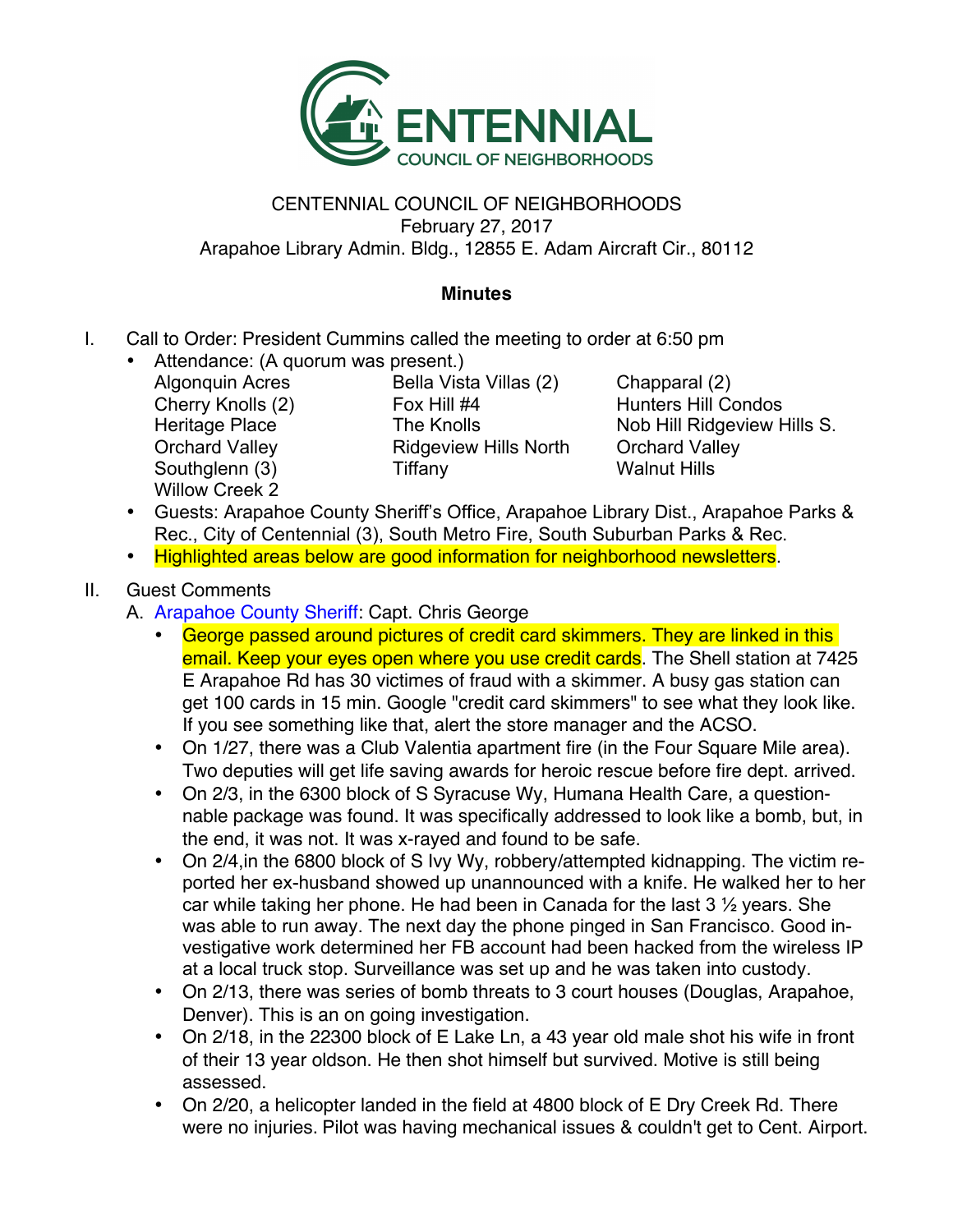- On 2/21, in the 17200 block of E. Crestline Ln., the bomb squad responded to evaluate a cardboard tube with fireworks taped to the outside. It was deemed non-hazardous and dismantled on site.
- On 2/21, in the 6900 block of S Syracuse Ct., a drunken man fired shots inside of his house. One shot left the house and embedded in a neighbor's car. This brought 6 Sheriff's cars and the man was charged with a felony.
- On 2/21, in the 6900 block of S University, a deputy pulled over, and attempted to arrest a suspected DUI male. At the point of handcuffs, the male physically fought 2 deputies. He was tased, and immediately complied. He was charged with DUI and resisting arrest.
- On 2/24, in the 19700 block of E. Smoky Hills Rd., 1<sup>st</sup> Bank had a pickup truck with a topper towed away (private property – no ACSO involvement). 3 days later on the  $27<sup>th</sup>$ , an employee looked in the truck at the tow yard and observed a deceased male with an apparent gunshot wound to the head. The investigation is on-going but there is nothing criminal suspected at this time.
- On 2/25, in the 8100 block of S. Poplar Wy, ACSO assisted a local fugitive task force with an attempt to arrest a subject wanted out of Commerce City for murder. The suspect fled in a stolen Volvo. The pursuit lasted several minutes and ended at Mineral Ave. & S. Sante Fe. The suspect's car was spun out by a patrol car. He fled on foot and was captured a short distance away. No one was hurt in the pursuit. His female friend remained at the apartment and was wanted for a Parole Violation. She failed to surrender inside the apartment and was bitten by a K9. She was taken into custody without further incident.
- Tinkey: Are there regulations for drones? George: Yes, they cannot be flown within 5 miles of airport without permission from the airport, must fly under 400'. All drones over a given size/weight must be registered with the FAA.
- Doerr: What about the palm-sized ones? George: ACSO has one and is currently developing procedures for them. They can be used to track missing kids, Alzheimer's patients that walk away, other people. Need some regulation.
- B. Arapahoe Library District: Daisy Grice
	- ALD has a drone that can be operated by your brain. Come over and find out about it.
	- The automated sorter for returned books we talked about last month has been installed in May Lib. Sheridan will get one next, then Southglenn by end of March.
	- On Friday, 3/31, meet local author Adrian Miller, author of *The President's Kitchen*. stories of the African Americans who worked in the presidential food service as chefs, personal cooks, butlers, stewards, and servers for every first family from George & Martha Washington to the Obamas.
		- o Miller brings together the names and words of more than 150 black men and women who played remarkable roles in unforgettable events in the nation's history.
		- o Books will be available for purchase from Tattered Cover.
		- o For more information check the ALD website.
	- Teens take part in *Clue Room: A Live Escape Game*
		- $\circ$  The clock will be ticking while you and your teammates are locked in the library's Clue Room! Solve riddles, find clues and work out puzzles in this race against time.
		- o This program will be held for teens at Castlewood & Smoky Hill libraries during March.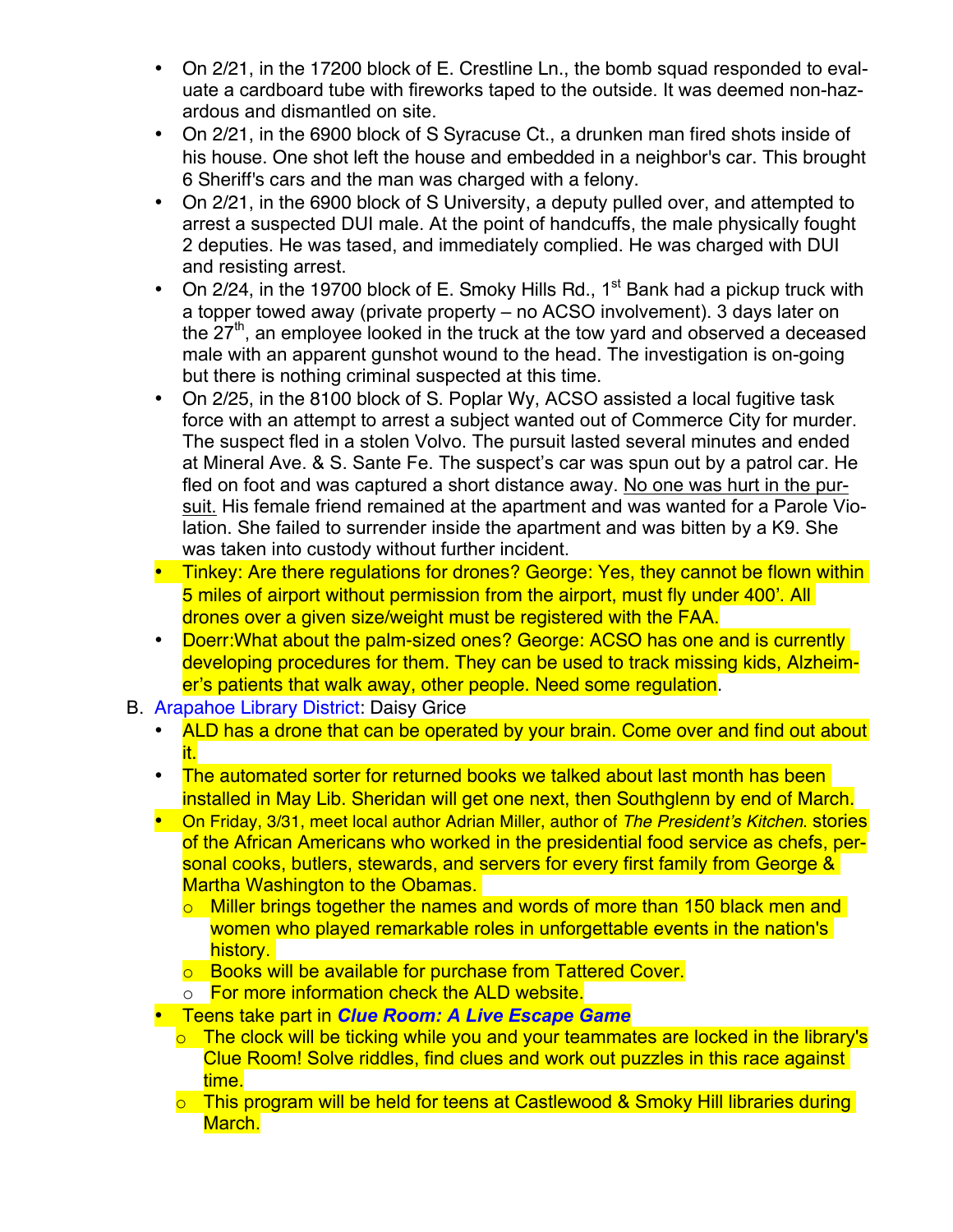o For more information check the ALD website

## • **Spring Travel Series**

- o During March, Arapahoe Libraries will be featuring several travel programs at the libraries. Visit the website for more information about the following programs:
- o *Travel Big on a Small Budget*: You don't need a ton of mula to see the world! Get an insider's secrets on traveling in style on a limited funds. Travel columnist, author and photographer Ron Stern will show you how to discover great deals on airfare, cruises, entertainment, lodging and more. Bon voyage!
- o *Journey to Rome: Art and Architecture***:** Passport not required! "Travel" to Italy and find yourself surrounded by the grand pillars and arches with tour guide Dianne Scialla, who will share her passion for Roman art and architecture. We'll take in plenty of breath-taking frescos along the way!
- o *Active Minds: Cuba's Past, Present and Future***:** Former President Obama and Raúl Castro's agreement to restore diplomatic relations signaled a monumental historical shift between the U.S. and Cuba, who severed ties in 1961. Journey with Active Minds for a closer look at the past, present and future of our neighbor 90 miles to the south. We'll explore Castro's revolution, the Bay of Pigs, the Cuban Missile Crisis, Guantanamo Bay and potential implications due to the recent policy change.
- **Don't Let Tax Time Take a Toll!**
	- $\circ$  All Arapahoe Libraries and the website feature access to a variety of tax forms and resources to ensure this season is not taxing for patrons. Links to helpful tax websites, forms and assistance can be found on the website.
- C. Arapahoe Park & Rec. District: DeLos Searle, Asst Director, Trails Rec. Center
	- Activity flyers are in the links at the bottom of the email.
	- There hasn't been winter, so we're getting ready for spring.
	- Spring/summer brochure is on line, registration for in-district began 2/21; out-ofdistrict on 3/6.
	- There are Youth Conditioning classed for teens & Zumba for 3-6 year olds. (See flyer).
	- Triple Threat, Youth Co-ed Spring Basketball League (See flyer.)
	- **Music for Preschoolers begins 4/14. (See flyer.)**
	- APRD had two small grass fires: one near Eaglecrest HS, and one next to a park in a drainageway.
	- We are doing native grass mowing to maintain safe boundaries around fences.
	- Pavilions will turn back on in late March/early April.
	- Athletic leagues are getting started. (See online brochure)
	- We have had a project in the Tall Grass Park with SEMSWA. We dredged and cleaned it up. APRD will rebuild the trail.
- D. Fire Districts: Chief Bob Baker
	- Cunningham, Littleton Fire, South Metro Fire
	- Cunningham Fire:
		- o Thanks C.J. Whelan for his time on the Board of Directors.
		- o Mark Lampert is the new Chair of the Cunningham Fire
	- Littleton Fire:
		- o Has 10 new paramedic/firefighters for a March Academy.
		- o New tower Ladder due in Aug.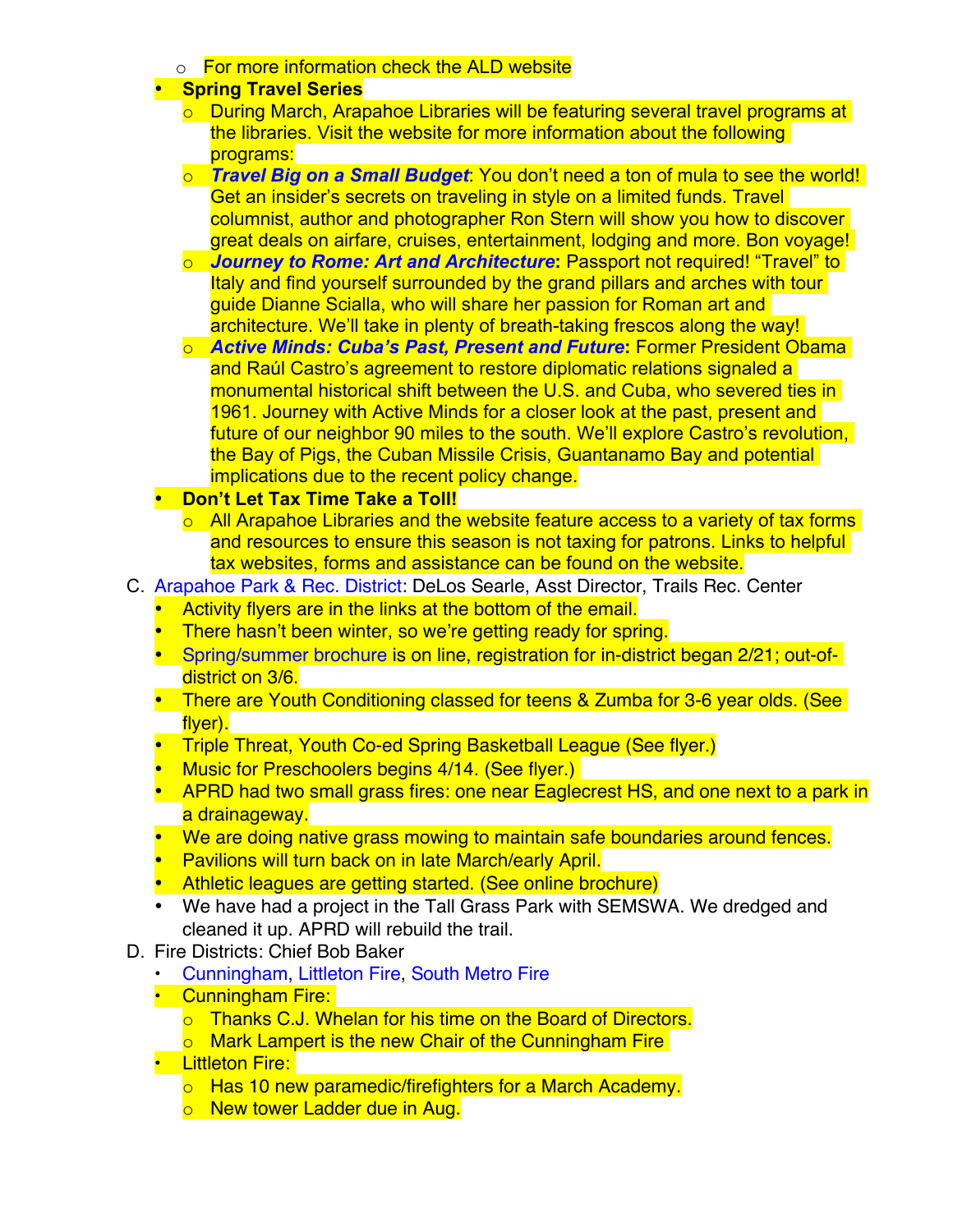- **The research on a possible unification of the three fire districts is finishing data** collection to create a formal proposal on what a unified fire district would look like. We would need to figure out the mill levy because right now they're all different.
- South Metro:
	- o Station32 (Orchard & Quebec) will be rebuilt. It was originally built in 1972 and was built to residential standards. It needs to be built to commercial standards. I will have 4 bays, 12 men, a training room, and a fitness facility and will be triple the size of the current station.
	- o There will be two academies for recruits: 1 spring, 1 fall. Spring is already set.
	- o South Metro received the Parker Impact Award for helping Deputy Dan Bright (He was shot.), from the Lone Tree Chamber for "Home & Living Business of the Year and they will also get a Ready Set Go award for wildland fire mitigation.
	- o The Safety Foundation will be holding License to Survive Seminars in March & April. (Find on the South Metro website.)
- Allen: Who covers which part of Centennial? Baker will bring a map next month of all three fire districts.
- There have been multiple ground fires at the east end of Arapahoe County.
- E. South Suburban Park & Rec District: Teresa Cope (absent), Jamie DeBartolomeis, Marketing Specialist, in her place
	- Annual VolunTeen program, 12-15 year olds can volunteer for the district in activities like our day camp, in the nurseries. Applications for Volunteen are due 4/14 and can be found on here (fills quickly).
	- SSPRD is going to four catalogs a year, one for each season. The Spring catalog is out.
	- Spring Break camps the Sports Center during the last 2 weeks in March. See the catalog.
	- SSPRD thanks Centennial for helping to fund playground & parks reconstructions: Hunters Hill and Arapaho Parks, and a tot lot.
	- This year SSPRD is refurbishing the Clubhouse at South Suburban Golf Course.
	- SSPRD os completing the Highlands 460 trail and the Sports Center is having its indoor turf replaed.
	- SSPRD is also replacing some Highline Canal bridges and adding a new bridge near Franklin Pool. There will be a new restroom at Milliken Park
- F. City of Centennial
	- Cathy Noon, Mayor:
		- o Centennial is expanding the bathrooms at Centennial Center Park. They should be ready for May.
		- o The Youth Commission Scholarship applications are due 3/7. It can be found on the website.
		- o Applications for Planning & Zoning Commission and the Board of Review are due in early April. Applications are linked below the email.
		- $\circ$  Public Works has been accredited. It the first public/private partnership that's ever been accredited.
		- $\circ$  The Go Centennial project ended 2/17. The data is being crunched to compare it with RTD's Call 'n' Ride numbers. There was a high of 218 riders in one month.
		- o The i-Team's next project will be to work on Senior housing issues.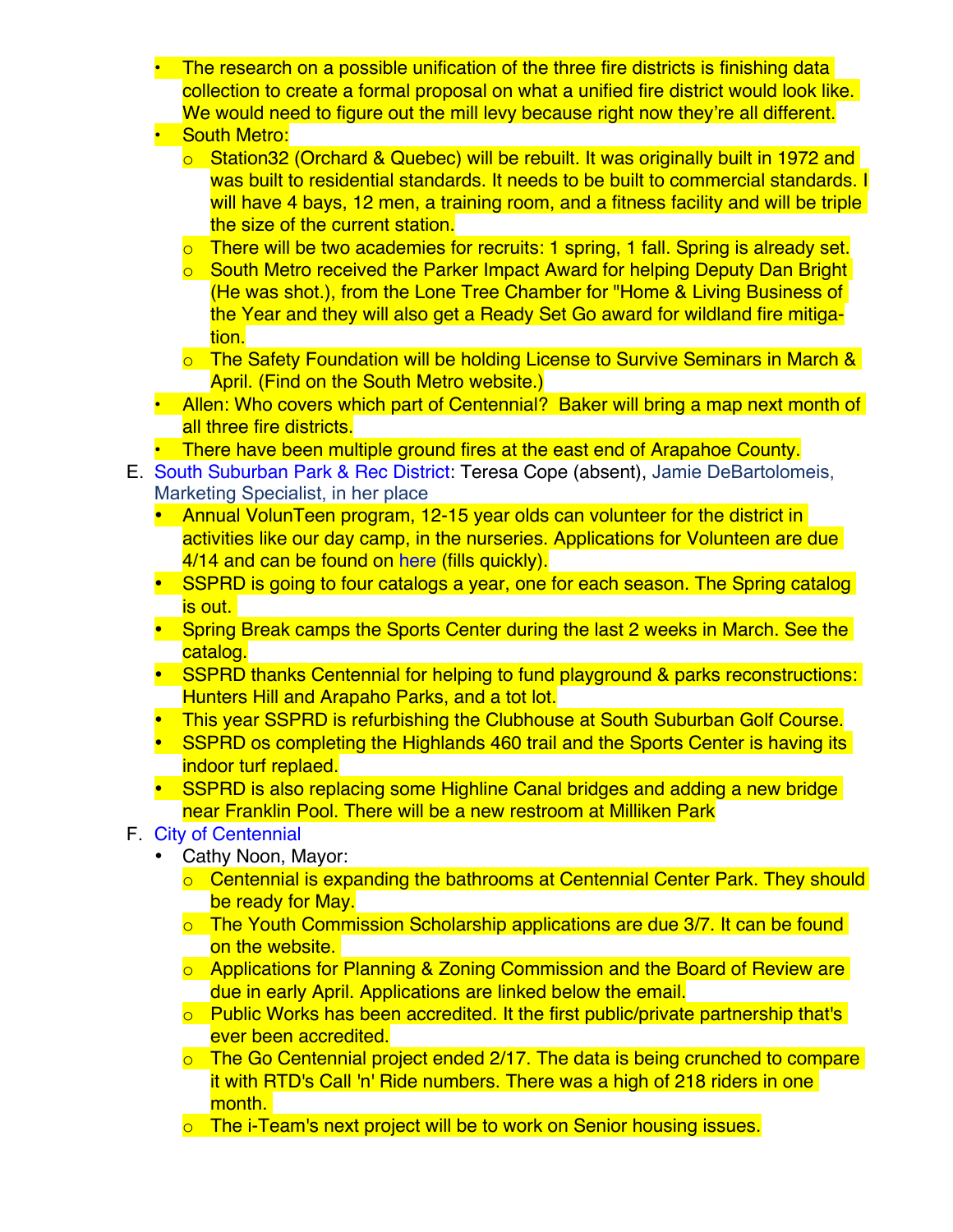- o There is another Centennial NEXT survey on the website.
- o There is also a survey on the Safeway Center, on the east side of Quebec at County Line Rd, out to the nearest neighborhoods. The center is going up for auction very soon.
- o The City Manager job hunt is out for another 10 days.
- o State of the City is 4/13. Go through the Centennial Rotary, it's their fund raiser.
- o Maurer: The Safeway Center how much is included? Noon: The whole center
- o About the Referendum, Council repealed the ordinance and took everything back to the way it was. They passed 3 ordinances: Design standards, definitions, and which businesses can locate where.
- $\circ$  In the Kings Point issue on the east side, south of Chenango, Aurora is waiting for a new submittal from the developer.
- Council member Piko:
	- o Piko reported on the Parks, Open Space, and TRails (POSTR) master plan that is ongoing. March will be a time for stakeholder input. Something will go out to public at the end of March/beginning of April.
- III. Fiber in Centennial Councilman C.J. Whelan
	- Councilman Whelan brought us up to date on the development of fiber in Centennial and touched on the Ting service. (www.ting.com/Centennial)
	- Whelan had an excellent program on the state of the City's fiber plan and the Fiber-Works Commission that he, Councilman Ken Lucas, and Council member Piko are on.
- IV. CenCON Business
	- A. President's report, Gerry Cummins
		- Cummins told members that the Centennial NEXT Comprehensive Plan Committee was meeting monthly. She, Tammy Maurer, and Andrea Suhaka are on the committee.
	- B. Secretary, Andrea Suhaka
		- A motion was made to approve the minutes of the January meeting, seconded, and passed unanimously. (Doerr/Mauro)
	- C. Treasurer's report, Henry Blum
		- Checking Account at Wells Fargo Bank, Smoky Hill Branch:
		- Beginning and ending balance, 1/23-2/27: \$2,599.64 There has been no activity in the account for the past month.
- V.  $2^{nd}$  Vice President Plans, Tammy Maurer (received since 1/23/17)
	- Mayor Noon, Council members Whelan and Piko, and Andrea Suhaka left the room for this discussion.
	- **6586 S Lafayette**: request to divide property as agreed upon with a neighbor.
	- **St. Thomas More Catholic Church,** 8035 S Quebec: an amendment to add a new patio addition, improve the service area, and make changes to the parking lot for vehicular circulation
	- **Fremont Outdoor Storage Site Plan & Replat**, located at Fremont & Jordan: this proposal would create two separate lots with a request for an approval of an outdoor storage area on the Fremont parcel; the smaller lot is for future development
- VI. Adjourn: Cummins adjourned the meeting at 9 pm.

Minutes respectfully submitted by Andrea Suhaka.